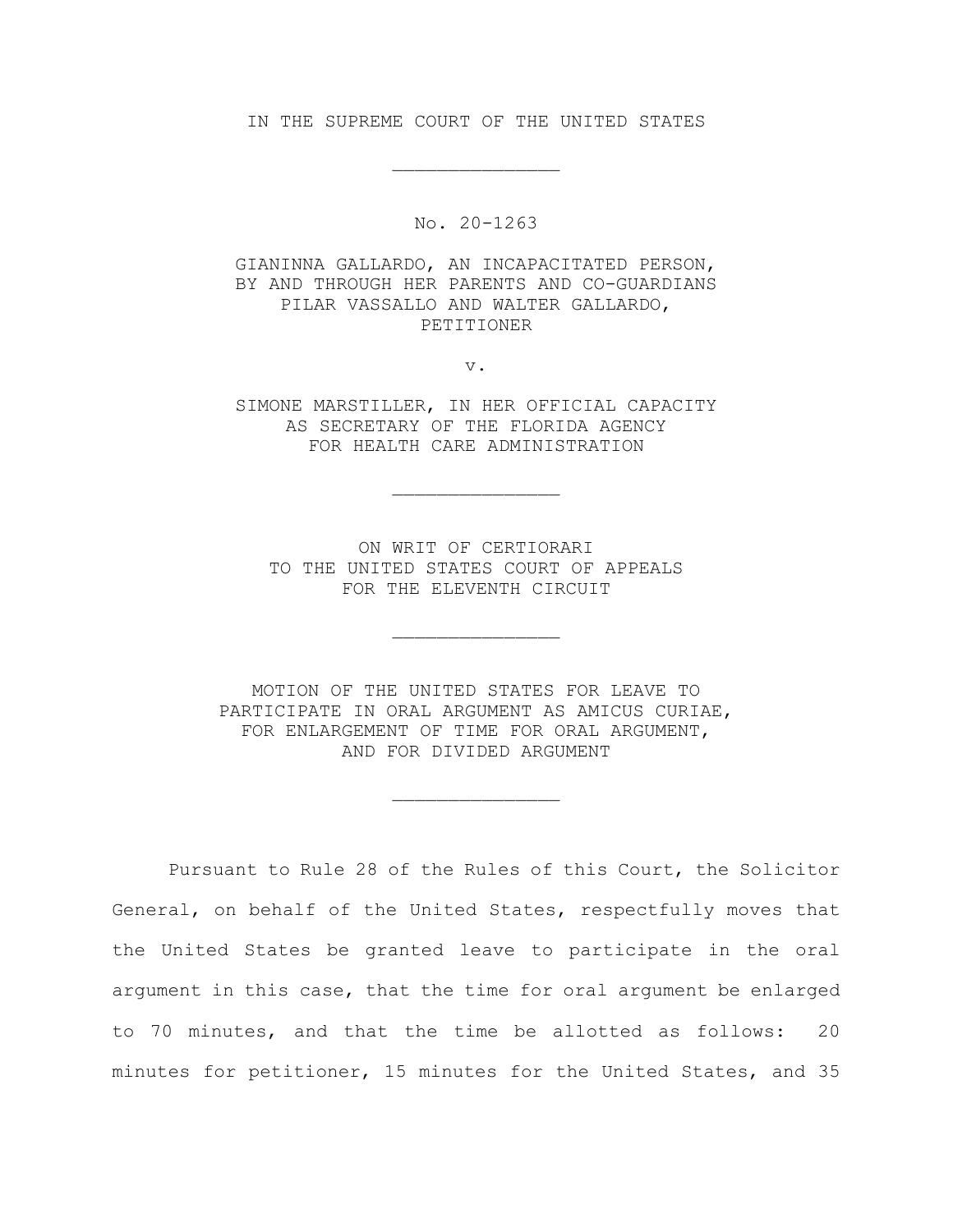minutes for respondent. Petitioner and respondent both consent to this motion.

This case presents the question whether the Medicaid Act's third-party-liability provisions permit a State to recover reimbursement for medical expenses paid by Medicaid by obtaining a portion of the recipient's tort recovery that represents medical expenses not paid by Medicaid. The United States has filed a brief as amicus curiae supporting petitioner, arguing that the Medicaid Act permits a State to recover only the portion of the recipient's tort recovery that represents expenses paid by Medicaid.

The United States has a substantial interest in this case. The Medicaid Act's third-party-liability provisions provide a source of compensation for Medicaid at both the federal and state levels. Under those provisions, the United States is entitled to a portion of any third-party recovery obtained by the State. See 42 U.S.C. 1396k(b).

In addition, Congress has vested the Secretary of Health and Human Services with broad authority to administer Medicaid. See 42 U.S.C. 1302. The question presented involves the Secretary's interpretation and implementation of the statute.

The United States has previously presented argument as an amicus curiae in two other cases involving the Medicaid Act's third-party-liability provisions: Wos v. E.M.A. ex rel. Johnson, 568 U.S. 627 (2013) (No. 12-98), and Arkansas Department of Health and Human Services v. Ahlborn, 547 U.S. 268 (2006) (No. 04-1506).

 $\mathcal{P}$